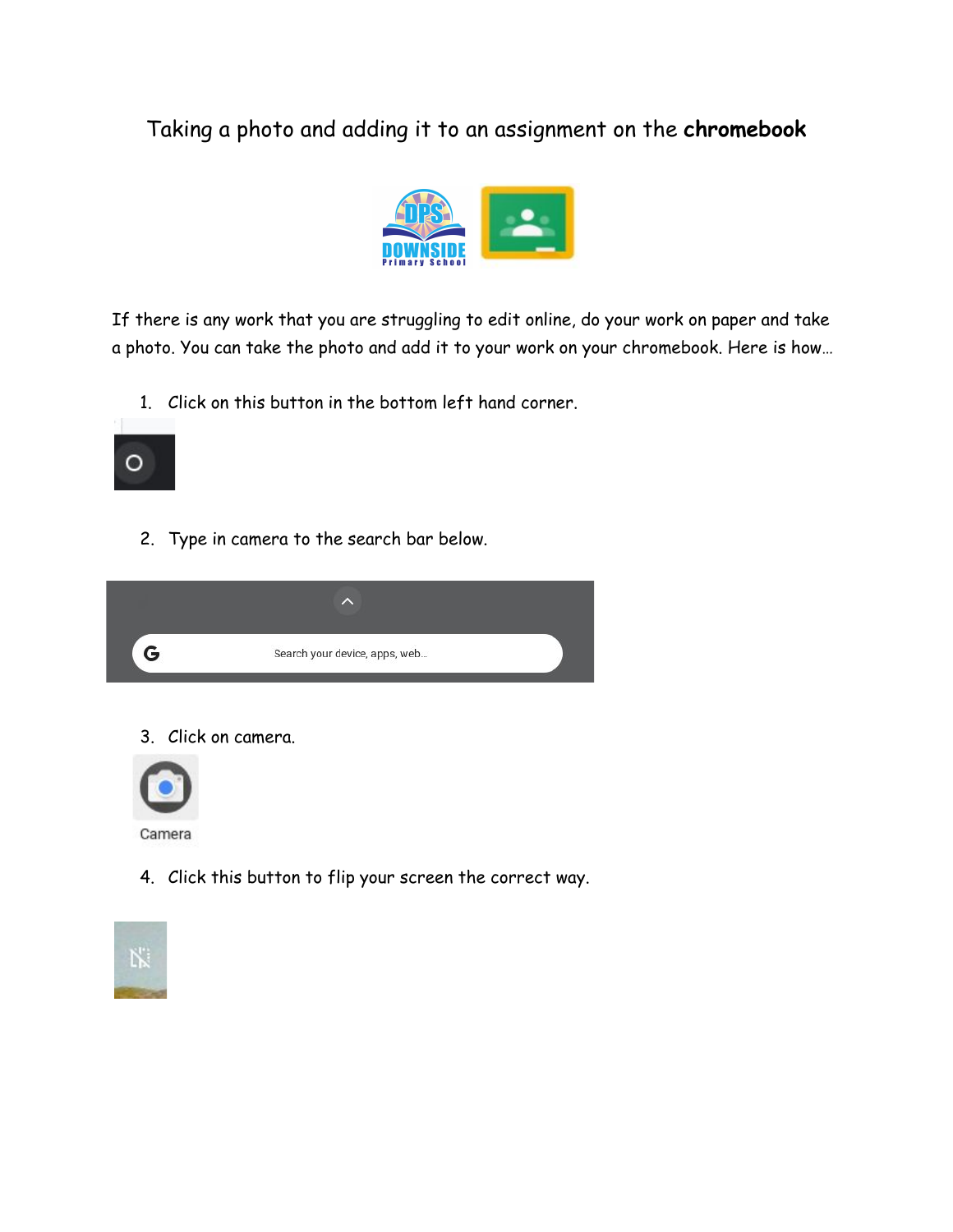5. Hold your work still and close enough to the screen that you can see it and press the circular button.



6. The circle in the bottom right corner will allow you to see all photos.



7. Click on it to see photos. When you click on the name of the image it allows you to rename it.

|                                                                                                                                           |                                                                                                                                |                                                                                       | <b>Year 1 and 2 Common Exception Words</b> |                                                                                                                                                        |                                                                                                                                                      |                                                                                                                                                               |                                                                                                                        |  |
|-------------------------------------------------------------------------------------------------------------------------------------------|--------------------------------------------------------------------------------------------------------------------------------|---------------------------------------------------------------------------------------|--------------------------------------------|--------------------------------------------------------------------------------------------------------------------------------------------------------|------------------------------------------------------------------------------------------------------------------------------------------------------|---------------------------------------------------------------------------------------------------------------------------------------------------------------|------------------------------------------------------------------------------------------------------------------------|--|
| the<br>$\alpha$<br>do<br>to<br>today<br>of<br>said<br>says<br>are<br>were<br><b>WGS</b><br>is.<br>his<br>has<br><b>HON</b><br><b>your</b> | Year 1<br>they<br>be.<br>he<br>me<br>she<br>we<br>no<br>90<br>50<br>by<br>mu<br>here<br>there<br>where<br>love<br>come<br>some | one<br>pnce<br>ask<br>friend<br>school<br>put<br>push<br>pull<br>full<br>house<br>our |                                            | door<br>floor<br>poor<br>because<br><b>find</b><br>kind<br>mind<br>behind<br>child<br>children<br>wild<br>climb<br>most<br>only<br>both<br>old<br>cold | gold<br>hold<br>told<br>every<br>great<br>break<br>steak<br>pretty<br>beautiful<br>after<br>fast<br>last<br>past<br>father<br>class<br>grass<br>pass | Year 2<br>plant<br>path<br>bath<br>hour<br>move<br>prove<br><i>umprove</i><br>sure<br>sugar<br>eye<br>could<br>should<br>would<br>who<br>whole<br>any<br>many | clothes<br>busu<br>people<br>water<br>again<br>half<br>money<br>Mr<br>Mrs<br>parents<br>Christmas<br>everybody<br>even |  |

TIP - Name it something you can find easily for when you upload. Once you have typed the new name, click anywhere on the photo and it will save automatically.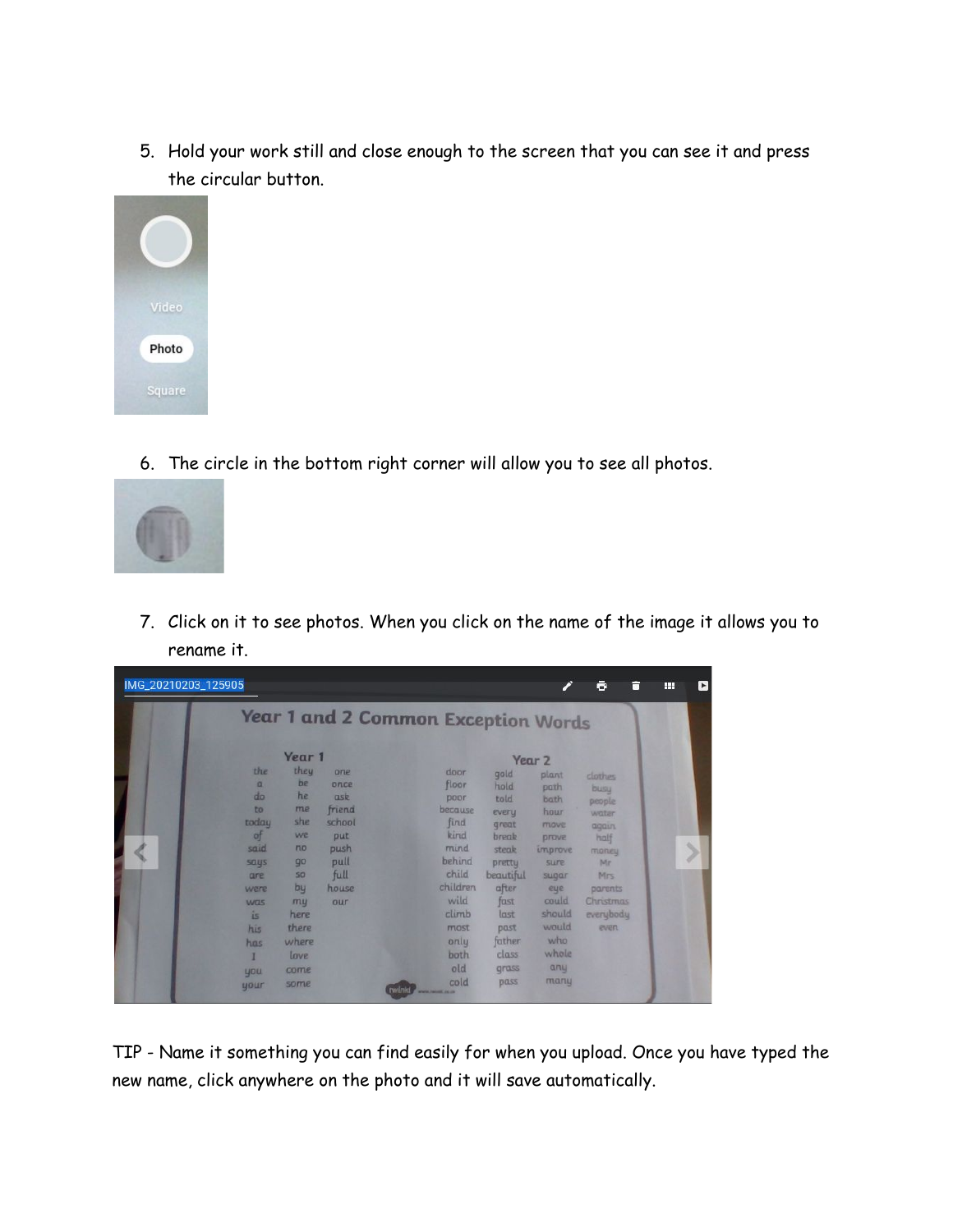8. To upload the photo of your work to an assignment you need to find the assignment on 'classwork'.

Tuesday 2nd February 2021



9. Click on the work you want to upload a photo to and click '+Add or Create'

| + Add or create |  |
|-----------------|--|
|                 |  |
| Mark as done    |  |

## 10. Click file.

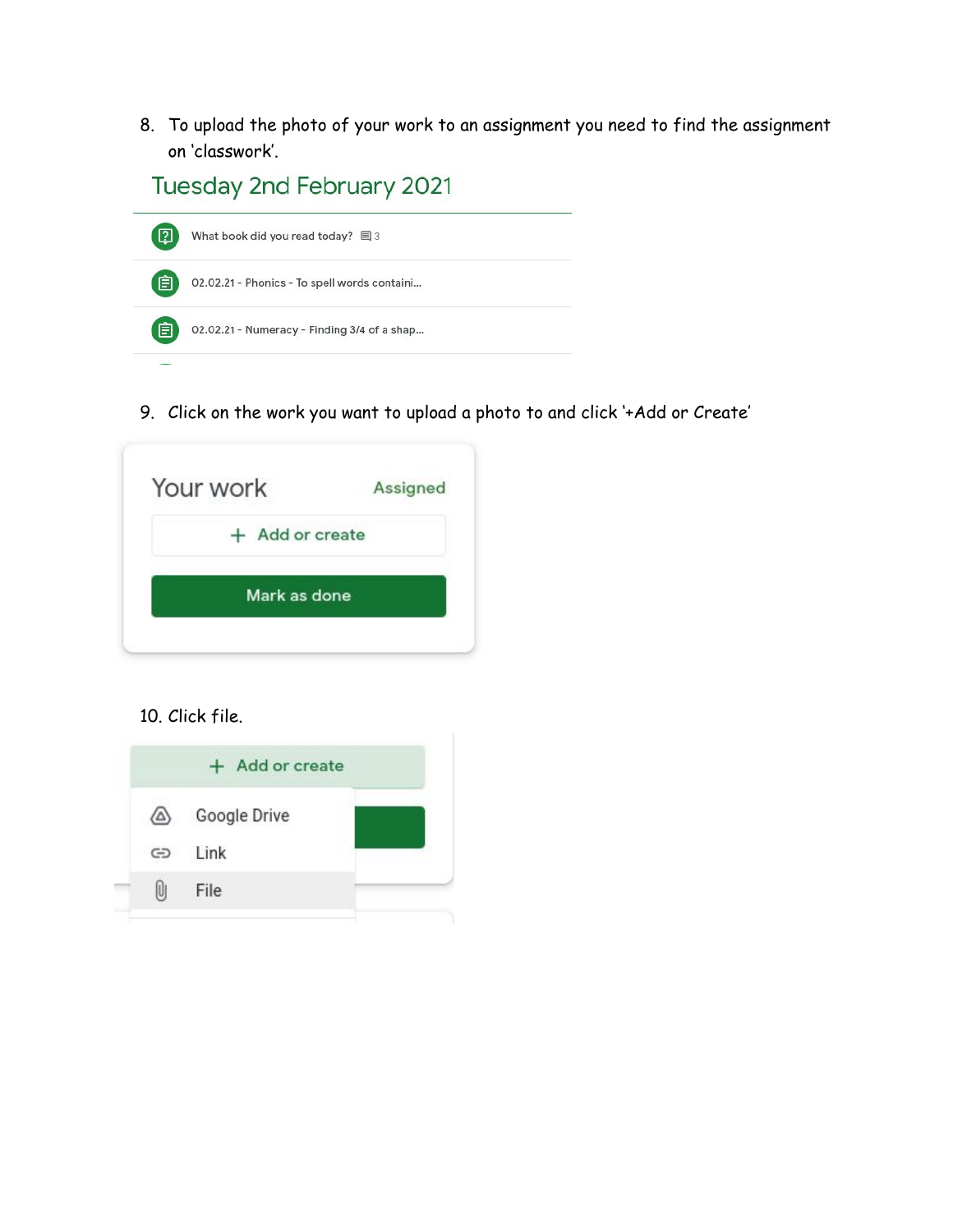## 11. Go to upload and then browse.



12. Go to images and then you will find the photo that you renamed for the assignment.



- 13. Click on the photo you want to upload and press 'open'.
- 14. The photo will then be there and all you need to do is press 'turn in'.

| Your work              | Assigned |
|------------------------|----------|
| CEW words.jpg<br>Image |          |
| + Add or create        |          |
| <b>Turn</b> in         |          |